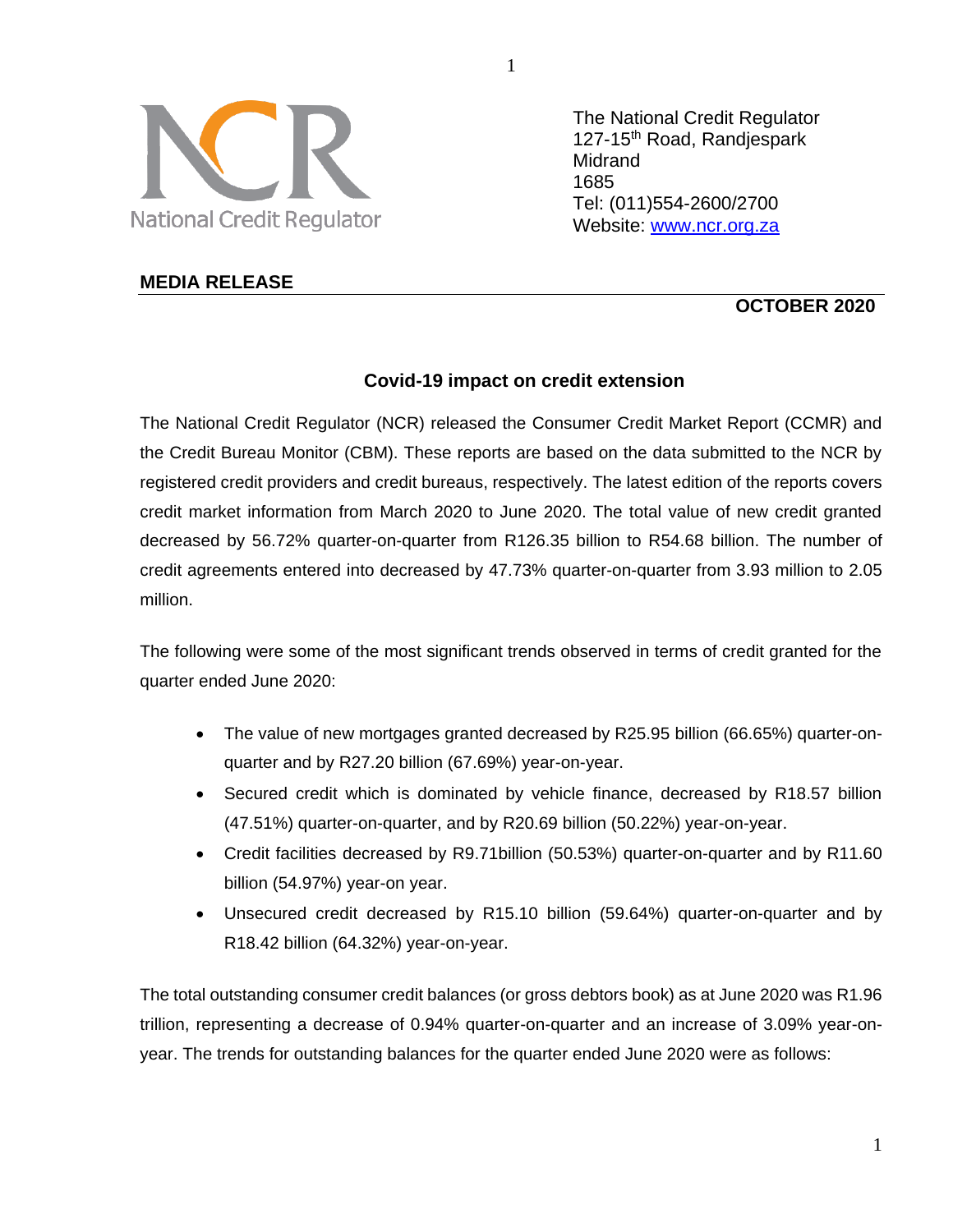- Mortgages debtors book decreased by R4.26 billion (0.43%) for the quarter ended June 2020 and increased by R25.90 billion (2.70%) year-on-year.
- Secured credit debtors book decreased by R4.51 billion (1.01%) for the quarter ended June 2020 and increased by R7.63 billion (1.75%) year-on-year.
- Credit facilities debtors book decreased by R6.96 billion (2.64%) for the quarter ended June 2020 and increased by R7.42 billion (2.97%) year-on-year.
- Unsecured credit debtors book decreased by R2.97 billion (1.33%) for the quarter ended June 2020 and increased by R15.24 billion (7.41%) year-on-year.

Credit bureaus held records for 26.96 million credit-active consumers, which showed a decrease of 3.69% when compared to the 27.99 million in the previous quarter. Consumers classified in good standing decreased by 559,318 to 16.96 million consumers. This amounts to 62.90% of the total number of credit-active consumers, a decrease of 3.19% quarter-on-quarter and 3.65% year-onyear. The number of credit active accounts decreased from 85.99 million to 85.23 million in the quarter ended June 2020. The number of impaired accounts has increased from 19.88 million (23.12%) to 20.66 million (24.24%) in June 2020, an increase of 779,707 quarter-on-quarter and 506,836 year-on-year.

The number of credit reports issued to consumers decreased from 240,688 to 217,743. A total of 199,977 (91.84%) credit reports were issued free of charge, and the balance of 17,766 (8.16%) were issued at a cost. There were 29,017 disputes lodged on information held on consumer credit records for the quarter ended June 2020, a decrease of 26.67% quarter-on-quarter and 21.66% year-on-year.

Nomsa Motshegare, the Chief Executive Officer (CEO) of the NCR advises consumers battling to keep up with their payments to contact their credit providers first to negotiate for lower instalments or some kind of relief to assist them with their debts. If this fails, consumers are further advised to approach registered debt counsellors for assistance. Motshegare further advised that consumers who have credit life insurance should make a claim against their credit life insurance. Credit life insurance is an insurance that a consumer purchases when applying for credit or loan. It covers the outstanding debt in the event of unforeseen circumstances such as death, retrenchment, unemployment, inability to earn an income, disability and others. In the event of the consumer becoming unemployed or unable to earn an income, the credit life insurance cover provides that credit providers must settle / pay the consumer's debt for a period of twelve (12) months or for the remaining repayment period or until the consumer finds employment or is able to earn an income,